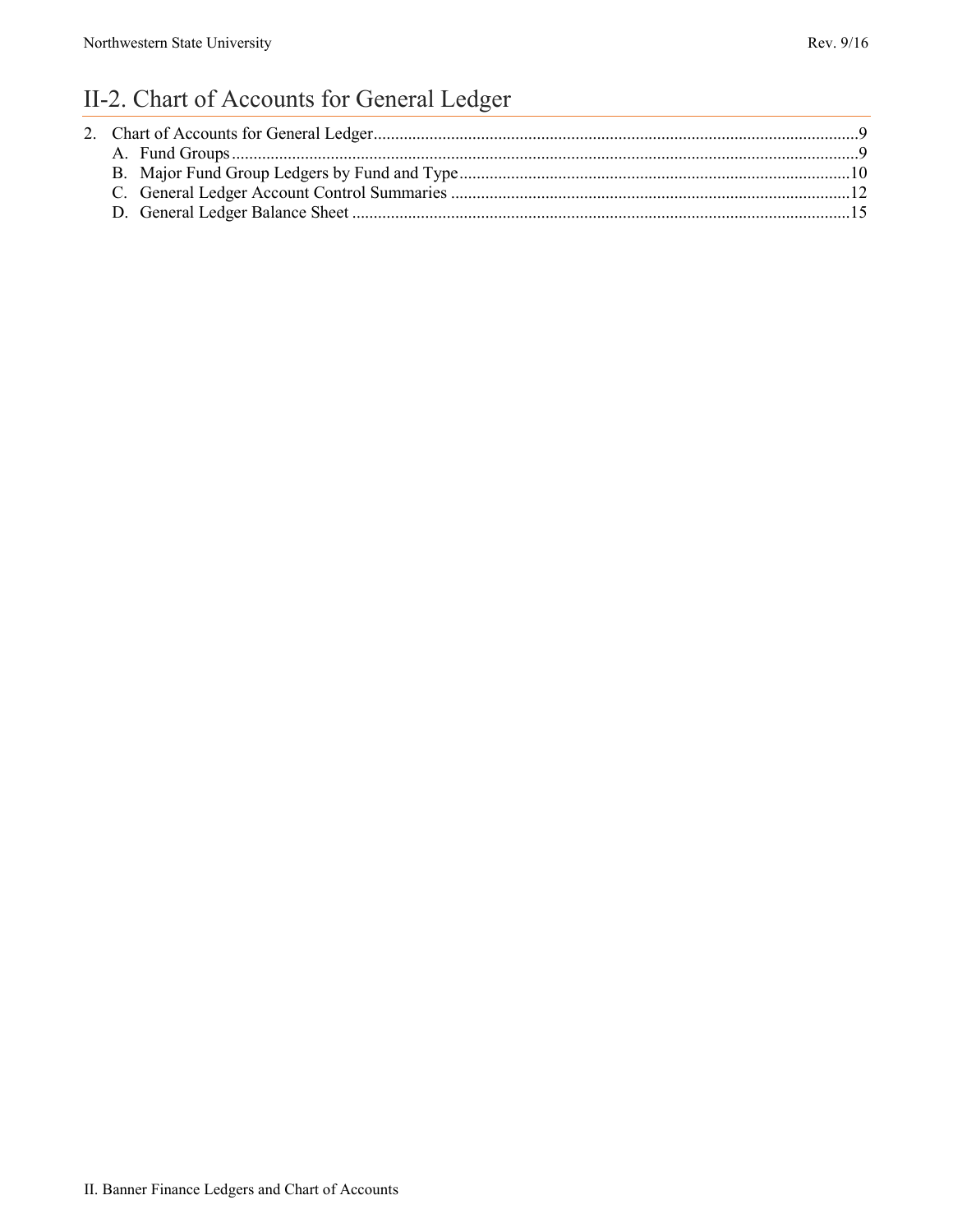### <span id="page-1-0"></span>2. Chart of Accounts for General Ledger

#### <span id="page-1-1"></span>A. Fund Groups

**Current Funds – Unrestricted**: Funds available for financing current operations for which no stipulation was made by the donor or other external agency as to the purpose for which they should be expended. Current Funds - Restricted: Funds available for financing current operations but which are limited by donors and other external agencies to specific purposes, programs, departments, or schools.

**Loan Funds**: The Loan Fund group accounts for the resources available for loans to students, faculty, or staff.

**Endowment and Similar Funds**: Funds with respect to which donors or other outside agencies have stipulated, as a condition of the gift instrument, that the principal is to be maintained inviolate and in perpetuity and invested for the purpose of producing present and future income which may either be expended or added to principal.

**Annuity and Life Income Funds**: The Annuity Funds group consists of funds acquired by an institution subject to agreements whereby assets are made available to the institution on the condition that it bind itself to pay stipulated amounts periodically to the donors or other designated individuals. Payments of such amounts terminate at a time specified in the agreements. Life Income Funds subgroup consists of funds other property is made available to an institution on condition that it bind itself to pay periodically to the donors or other designated individuals the income earned by the assets donated, usually for the lifetime of the income beneficiaries.

**Plant Funds – Unexpended**: Funds that are available for new construction, renovations and acquisition of physical properties but which are, as of the date of reporting, unexpended.

**Plant Funds – Funds for Renewals and Replacements**: Funds set aside for the renovation and replacement of institutional properties. This subgroup does not include those funds used for the ordinary maintenance and repair of institutional properties.

**Plant Funds – Funds for Retirement of Indebtedness**: Funds set aside to pay off the debt on institutional properties (Principal and interest payments and other debt service charges).

**Plant Funds – Investment in Plant**: All institutional funds invested in physical plant assets and the amount of outstanding debt on physical plant.

**Agency Funds**: All funds the institution holds as custodian or fiscal agent for student organizations, individual students, faculty members, and so forth are reported in the "agency fund". In such cases, the institution usually is providing accounting services to the organization(s) or person(s) to which the monies belong.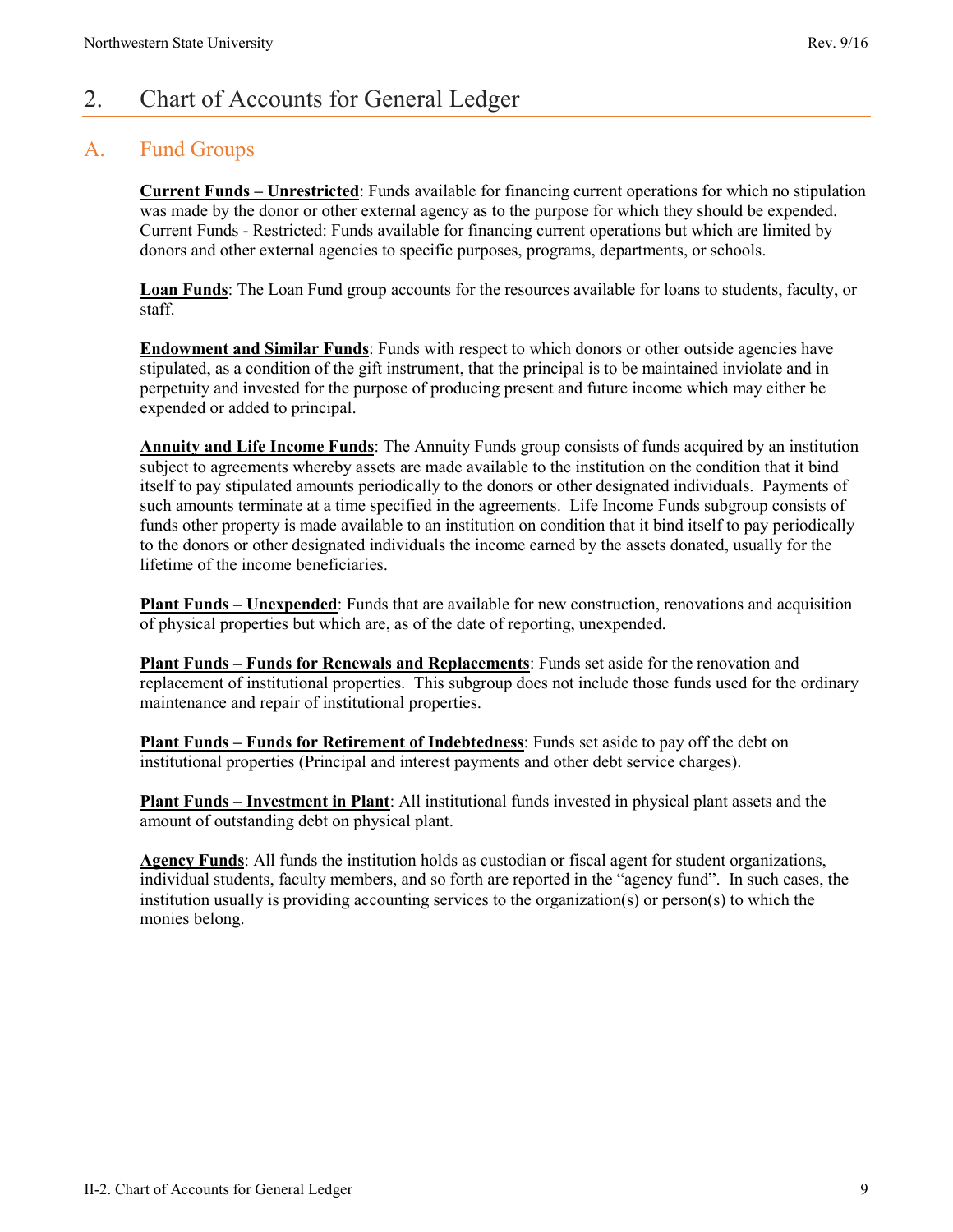## <span id="page-2-0"></span>B. Major Fund Group Ledgers by Fund and Type

| <b>FOAPAL</b><br>$Fund – Organization – Account – Program – Activity – Location$ |          |                                |                                                                                |
|----------------------------------------------------------------------------------|----------|--------------------------------|--------------------------------------------------------------------------------|
|                                                                                  |          |                                |                                                                                |
| Type 1                                                                           | Type 2   | <b>Fund</b>                    | <b>Description</b>                                                             |
| 10                                                                               |          |                                | <b>Current Funds - Unrestricted (1XXXXX)</b>                                   |
|                                                                                  |          |                                | <b>General Funds (10XXXX - 19XXXX)</b>                                         |
| 10                                                                               | 10       | 100001                         | Operating                                                                      |
|                                                                                  |          |                                |                                                                                |
| 20                                                                               |          |                                | <b>Restricted Funds (2XXXXX)</b><br><b>Gifts Grants and Contracts</b>          |
| 20<br>20                                                                         | 20<br>21 | <b>20XXXX</b><br><b>21XXXX</b> | <b>Federal Grants and Contracts</b>                                            |
| 20                                                                               | 21       | 2100XX                         | National Park Service Federal Grants                                           |
| 20                                                                               | 21       | 2110XX                         |                                                                                |
| 20                                                                               | 21       | 2120XX                         | Department of Education Grants<br>Department of Health & Human Services Grants |
| 20                                                                               | 21       | 2130XX                         | National Endowment for the Arts Grants                                         |
| 20                                                                               | 21       | 2150XX                         | Other Federal Grants (Sponsored Programs)                                      |
| 20                                                                               | 21       | 2160XX                         | College Work Study                                                             |
| 20                                                                               | 21       | 2170XX                         | <b>SEOG</b>                                                                    |
| 20                                                                               | 21       | 2180XX                         | Pell Grants                                                                    |
| 20                                                                               | 21       |                                | 2190XX Other Federal Grants (Student Aid)                                      |
| 20                                                                               | 22       | <b>22XXXX</b>                  | <b>State Grants &amp; Contracts</b>                                            |
| 20                                                                               | 23       |                                | 23XXXX Local & Private Gifts, Grants & Contracts                               |
| 20                                                                               | 25       | 25XXXX                         | <b>Restricted Scholarships and Awards</b>                                      |
| <b>Restricted Student Fees</b><br>20<br>26<br><b>26XXXX</b>                      |          |                                |                                                                                |
| 20                                                                               | 26       | <b>260XXX</b>                  | <b>Course Fees</b>                                                             |
| 20                                                                               | 26       |                                | 261XXX Lab Fees                                                                |
| 20                                                                               | 26       | 262XXX                         | <b>Student Tech Fees</b>                                                       |
| 20                                                                               | 26       |                                | 263XXX Academic Enhancement Fees                                               |
| 20                                                                               | 26       | 264XXX                         | <b>Energy Surcharge Fees</b>                                                   |
| 20                                                                               | 26       | 265XXX                         | <b>Student Self-Assessed Fees</b>                                              |
| 20                                                                               | 27       |                                | 27XXXX Restricted Self-Generating                                              |
|                                                                                  |          |                                |                                                                                |
| 30                                                                               |          |                                | <b>Auxiliary Enterprises (3XXXXX)</b>                                          |
| 30                                                                               | 31       | 310XXX                         | <b>System Revenue</b>                                                          |
| 30                                                                               | 32       | 311XXX                         | <b>Recreational Complex</b>                                                    |
| 30                                                                               | 33       | 312XXX                         | Intercollegiate Athletics                                                      |
| 30                                                                               | 34       | 313XXX                         | <b>Student Housing Facility</b>                                                |
| 30                                                                               | 35       | 314XXX                         | <b>Wellness Recreation Activity Center</b>                                     |
| 30                                                                               | 36       | 315XXX                         | Inventory Fund (Future Use)                                                    |
|                                                                                  |          |                                |                                                                                |
| 40                                                                               |          |                                | <b>Loan Funds (4XXXXXX)</b>                                                    |
| 40                                                                               | 41       | 410001                         | Federal Perkins Loan Fund                                                      |
| 40                                                                               | 42       | 420001                         | Nursing Student Loan AD                                                        |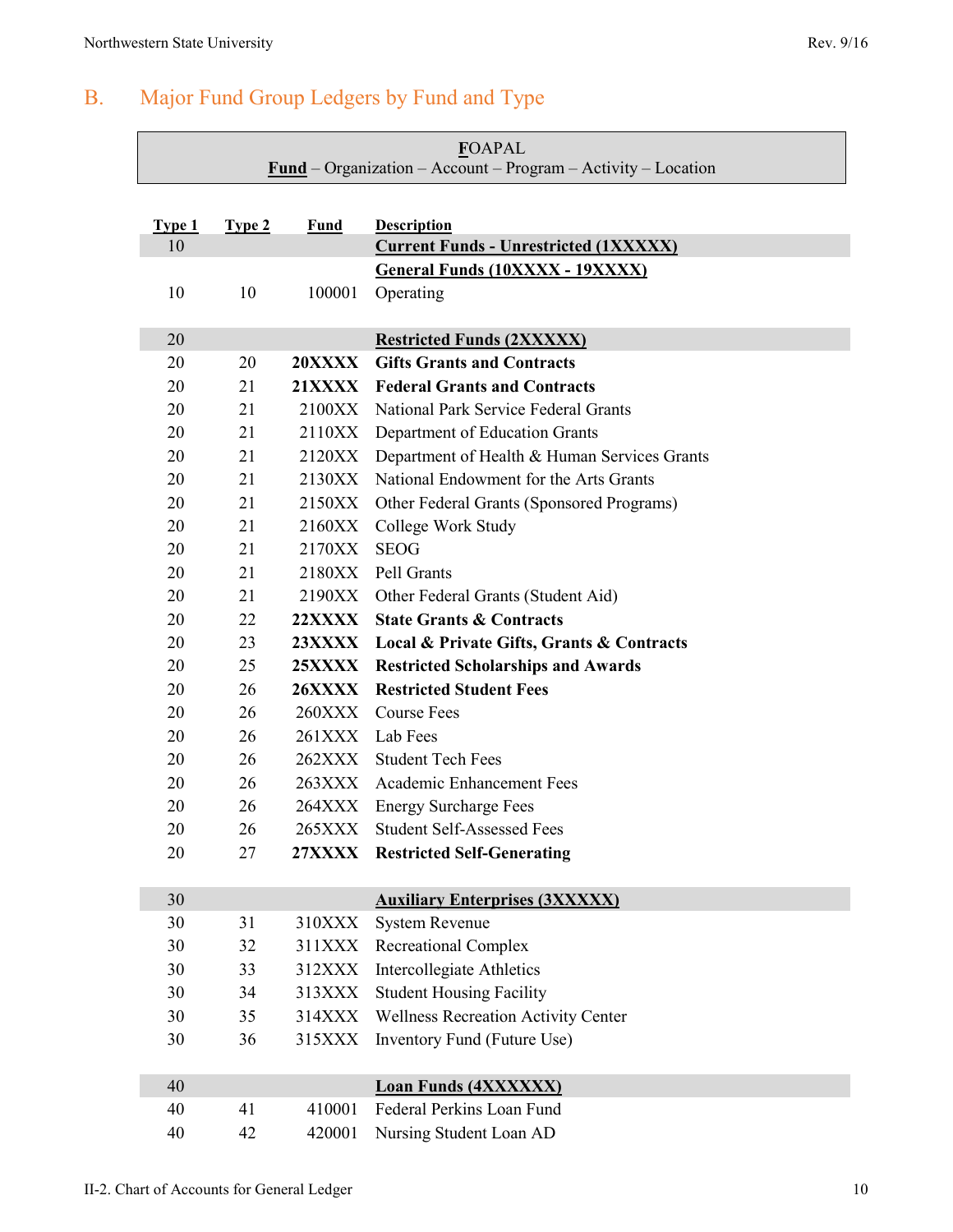| Type 1                | <b>Type 2</b> | Fund          | <b>Description</b>                                         |
|-----------------------|---------------|---------------|------------------------------------------------------------|
| 40                    | 42            | 420002        | Nursing Student Loan BS                                    |
| 40                    | 42            | 420003        | Dev Nursing Student Loan BS                                |
| 50                    |               |               | <b>Quasi Endowment Funds (Endowment Spending) (50XXXX)</b> |
| 50                    | 51            | 50XXXX        | <b>Endowment Spending Funds</b>                            |
|                       |               |               |                                                            |
| 60                    |               |               | <b>Endowment and Similar Funds (60XXXX)</b>                |
| 60                    | 61            | 60XXXX        | <b>Endowment Funds</b>                                     |
|                       |               |               |                                                            |
| 70                    |               |               | <b>Annuity and Life Income Funds</b>                       |
| 70                    | 71            | 70XXXX        | Annuity and Life Income Funds                              |
| 80                    |               |               | <b>Agency Funds (80XXXX)</b>                               |
| 80                    | 81            | 810001        | <b>SGA Loan Fund</b>                                       |
| 80                    | 81            | 810002        | <b>Benefits Distribution</b>                               |
| 80                    | 81            | <b>81XXXX</b> | Clearing and Control Accounts                              |
|                       |               |               |                                                            |
| 90                    |               |               | <b>Plant Funds (90XXXX)</b>                                |
| 90                    | 91            |               | <b>Unexpended Funds (91XXXX)</b>                           |
| 90                    | 91            | 910001        | <b>Building Use Fee</b>                                    |
| 90                    | 91            | 911001        | Vehicle Registration Fee                                   |
| 90                    | 91            | 912XXX        | Other                                                      |
| 90                    | 92            |               | <b>Funds for Renewals and Replacements (92XXXX)</b>        |
| 90                    | 92            | 920101        | Systems Repair and Replacement                             |
| 90                    | 92            | 920201        | Rec Complex Rental and Replacement                         |
| 90                    | 92            | 920301        | Athletic Rental and Replacement                            |
| 90                    | 92            | 920401        | <b>WRAC Rental and Replacement</b>                         |
| 90                    | 92            | 920501        | NSU Housing Rental and Replacement                         |
| 90                    | 92            | 921001        | Building Use Rental and Replacement                        |
| 90                    | 92            | 922001        | Vehicle Registration Rental and Replacement                |
| 90                    | 93            |               | <b>Funds for Retirement of Indebtedness (93XXXX)</b>       |
| 90                    |               |               |                                                            |
|                       | 93            | 930001        | WRAC Bonds, Series 99                                      |
| 96                    | 96            |               | <b>Investment in Plant (95XXXX)</b>                        |
| 96                    | 96            | 960001        | Investment in Plant                                        |
| 96                    | 96            | 960002        | Capitalization Fund                                        |
|                       |               |               |                                                            |
| <b>BK</b><br>$\rm BK$ | 99            | 999999        | <b>Bank Fund (99XXXX)</b><br><b>Bank Fund</b>              |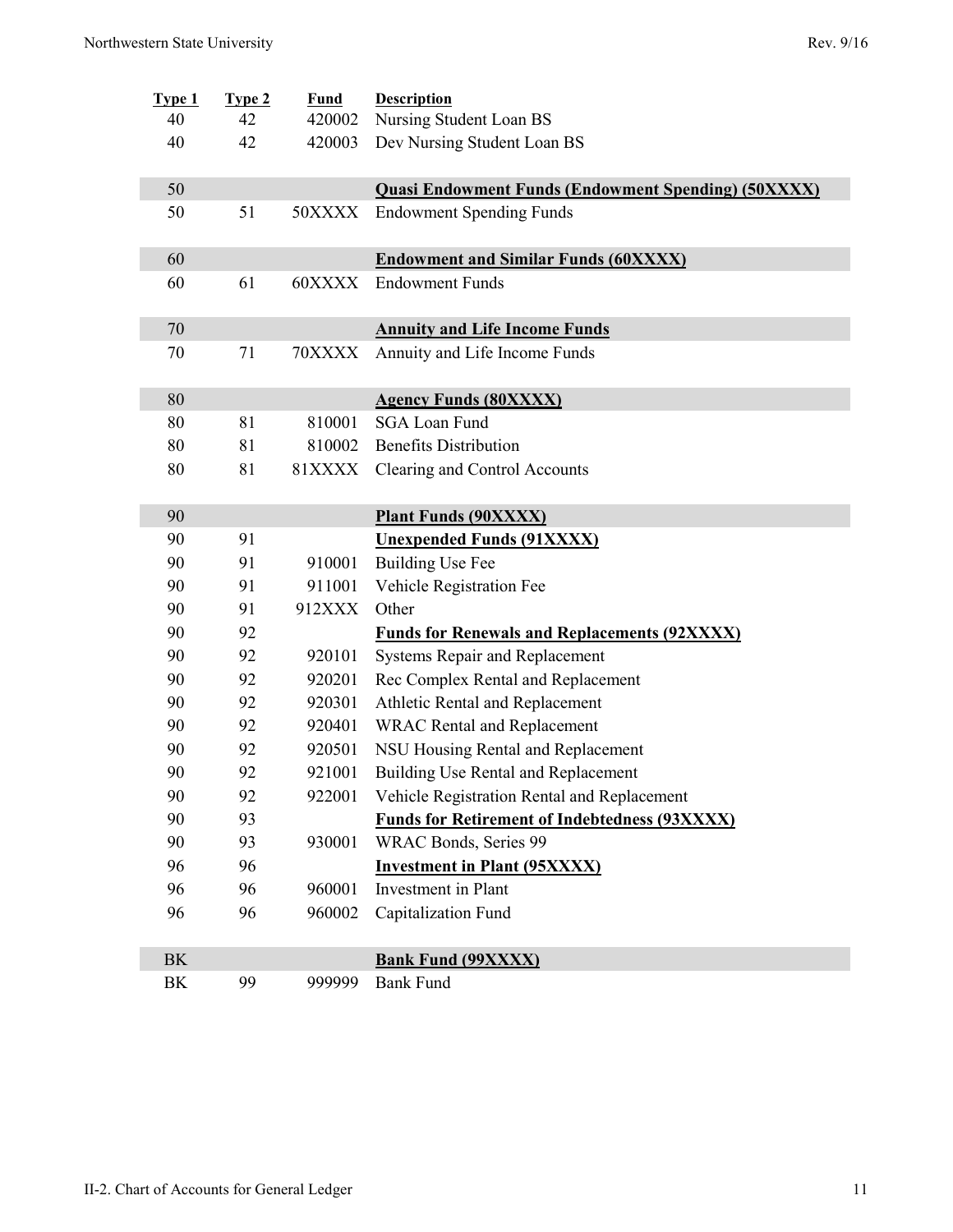### <span id="page-4-0"></span>C. General Ledger Account Control Summaries

| <b>FOAPAL</b>                                                   |  |
|-----------------------------------------------------------------|--|
| Fund – Organization – $Account - Program - Activity - Location$ |  |

#### **ASSETS**

| <b>Disbursement Account</b>                 | [101050]            |
|---------------------------------------------|---------------------|
| Payroll Account                             | [101051]            |
| <b>EFT</b> Accounts                         | [101053]            |
| <b>Shreveport Clearing Account</b>          | [101054]            |
| Maintenance Reserve Account                 | [101055]            |
| Leesville Clearing Account                  | [101056]            |
| Cash in State Treasury                      | [101101]            |
| Claim on Cash                               | $[101101 - 101109]$ |
| Cashiers Advance                            | $[101110-101119]$   |
| <b>Registration Advance</b>                 | $[101120-101129]$   |
| Other Advances                              | $[101130-101139]$   |
| Other Cash                                  | $[101140-101149]$   |
| Petty Cash                                  | $[101150-101199]$   |
| Cash                                        | $[101100-101199]$   |
|                                             |                     |
| Certificate of Deposit                      | $[101200-101229]$   |
| <b>Interest Bearing Checking Accounts</b>   | $[101230-101249]$   |
| Other Investments                           | $[101250 - 101299]$ |
| <b>Investments</b>                          | $[101200-101299]$   |
| <b>Student Receivables</b>                  | $[101300 - 101310]$ |
| Lab School Receivables                      | $[101311 - 101319]$ |
| Other Receivables                           | $[101320-101398]$   |
| Allowance for Doubtful Accounts             | $[101399-101399]$   |
| <b>Accounts Receivable</b>                  | $[101300 - 101399]$ |
|                                             |                     |
| Notes Receivable - Short Term               | $[101400-101409]$   |
| Notes Receivable - Long Term                | $[101410-101419]$   |
| <b>Funds Advanced to Students</b>           | $[101420-101429]$   |
| Loan Principal Collected/Defaulted          | $[101430-101439]$   |
| Other Adjustments                           | $[101440 - 101488]$ |
| <b>Notes and Loans Receivable</b>           | $[101400 - 101499]$ |
| <b>Inventories</b>                          | $[101500-101599]$   |
| <b>Miscellaneous Other Assets</b>           | $[101600 - 101699]$ |
| <b>Prepaid Items &amp; Deferred Charges</b> | $[101700 - 101799]$ |
| <b>Plant Assets</b>                         | $[101800 - 101889]$ |
| <b>Other Assets</b>                         | $[101900 - 101999]$ |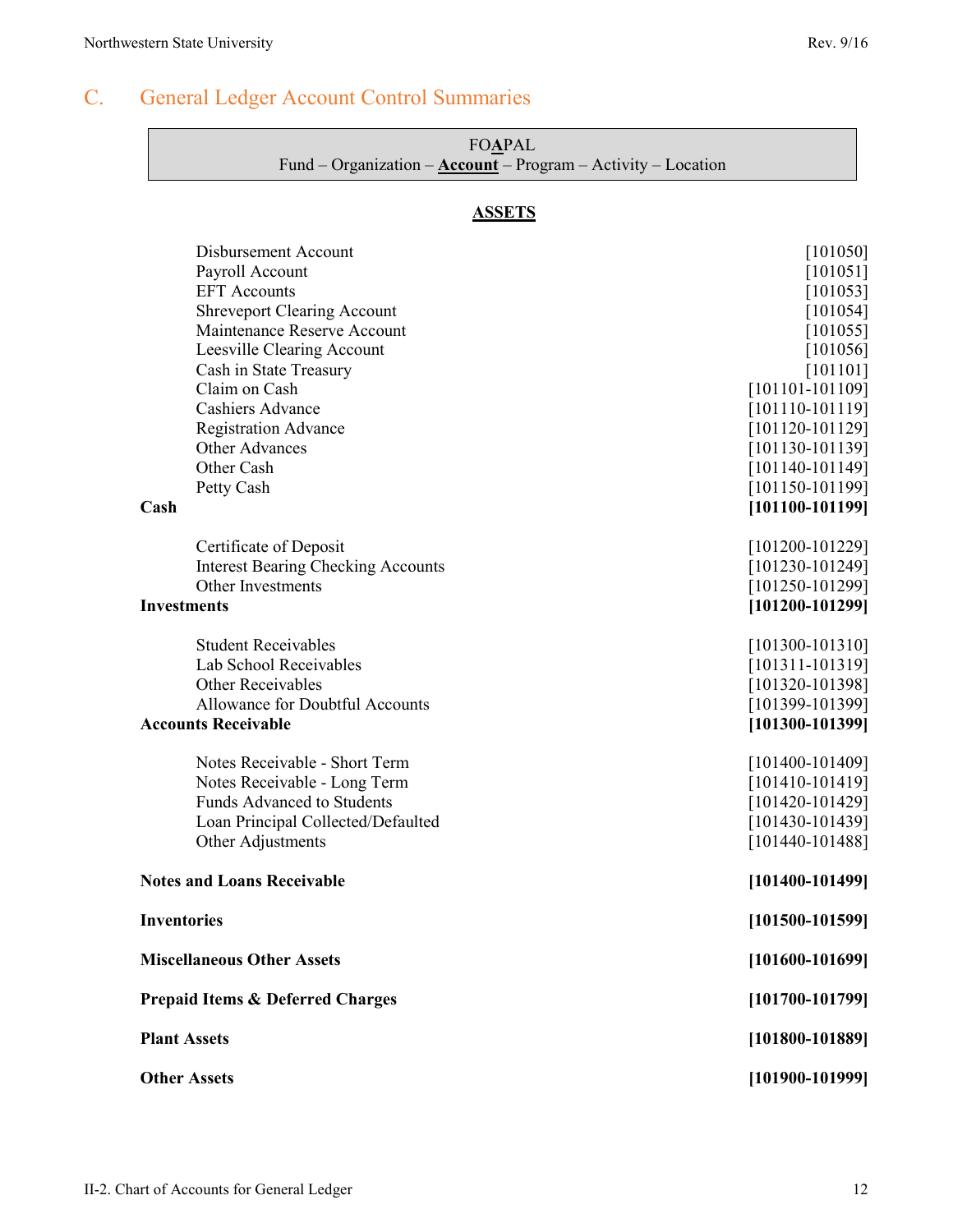#### **LIABILITIES**

| <b>Accounts Payable</b><br><b>Student Payables</b><br><b>Agency Payables</b><br>Other Payables | $[202100 - 202119]$<br>$[202120 - 202139]$<br>$[202140-202151]$<br>$[202152 - 202199]$ |
|------------------------------------------------------------------------------------------------|----------------------------------------------------------------------------------------|
| <b>Payables</b>                                                                                | $[202100 - 202199]$                                                                    |
| <b>Accrued Salaries &amp; Wages Payable</b>                                                    | $[202200 - 202220]$                                                                    |
| <b>Accrued Benefits Payable</b>                                                                | $[202221 - 202299]$                                                                    |
| <b>Income Tax Withheld</b>                                                                     | $[202300 - 202311]$                                                                    |
| <b>Retirement Withheld</b>                                                                     | $[202312 - 202316]$                                                                    |
| <b>Other Withholdings</b><br><b>Student Deposits</b><br>Other Deposits<br><b>Deposits</b>      | $[202317 - 202399]$<br>[202420-202449]<br>[202450-202499]<br>$[202420 - 202499]$       |
| <b>Other Debt</b>                                                                              | $[202500 - 202599]$                                                                    |
| <b>Deferred Income</b>                                                                         | $[202600 - 202699]$                                                                    |
| <b>Other Deferred Credits</b>                                                                  | $[202700 - 202799]$                                                                    |
| <b>Other Liabilities</b>                                                                       | $[202800 - 202839]$                                                                    |
| <b>Reserve for Inventories</b>                                                                 | $[202840 - 202849]$                                                                    |
| <b>Other Additions</b>                                                                         | $[204300 - 204999]$                                                                    |
| <b>Other Deductions</b>                                                                        | $[202500 - 202599]$                                                                    |
| <b>Control Accounts</b>                                                                        | $[300000-399999]$                                                                      |
| Revenue Control                                                                                | [3011]                                                                                 |
| Prior Year Revenue Control                                                                     | [3012]                                                                                 |
| <b>Budgeted Revenue Control</b>                                                                | $[3013]$                                                                               |
| Prior Year Budgeted Revenue Control                                                            | [3014]                                                                                 |
| <b>Expenditure Control</b>                                                                     | $[3021]$                                                                               |
| Prior Year Expenditure Control                                                                 | $[3022]$                                                                               |
| <b>Budgeted Expenditure Control</b>                                                            | $[3023]$                                                                               |
| Prior Year Budgeted Expenditure Control                                                        | $[3024]$                                                                               |
| <b>Transfer Control</b>                                                                        | $[3031]$                                                                               |
| Prior Year Transfer Control                                                                    | $[3032]$                                                                               |
| <b>Budgeted Transfer Control</b>                                                               | $[3033]$                                                                               |
| Prior Year Budgeted Transfer Control                                                           | $[3034]$                                                                               |
| <b>Encumbrance Control</b>                                                                     | $[3041]$                                                                               |
| Prior Year Encumbrance Control                                                                 | $[3042]$                                                                               |
| <b>Budgeted Encumbrance Control</b>                                                            |                                                                                        |
|                                                                                                | $[3043]$                                                                               |
| Reserve for Encumbrance                                                                        | $[3044]$                                                                               |
| <b>Reservation Control</b><br><b>Reservation Control Reserve</b>                               | $[3048]$<br>[3049]                                                                     |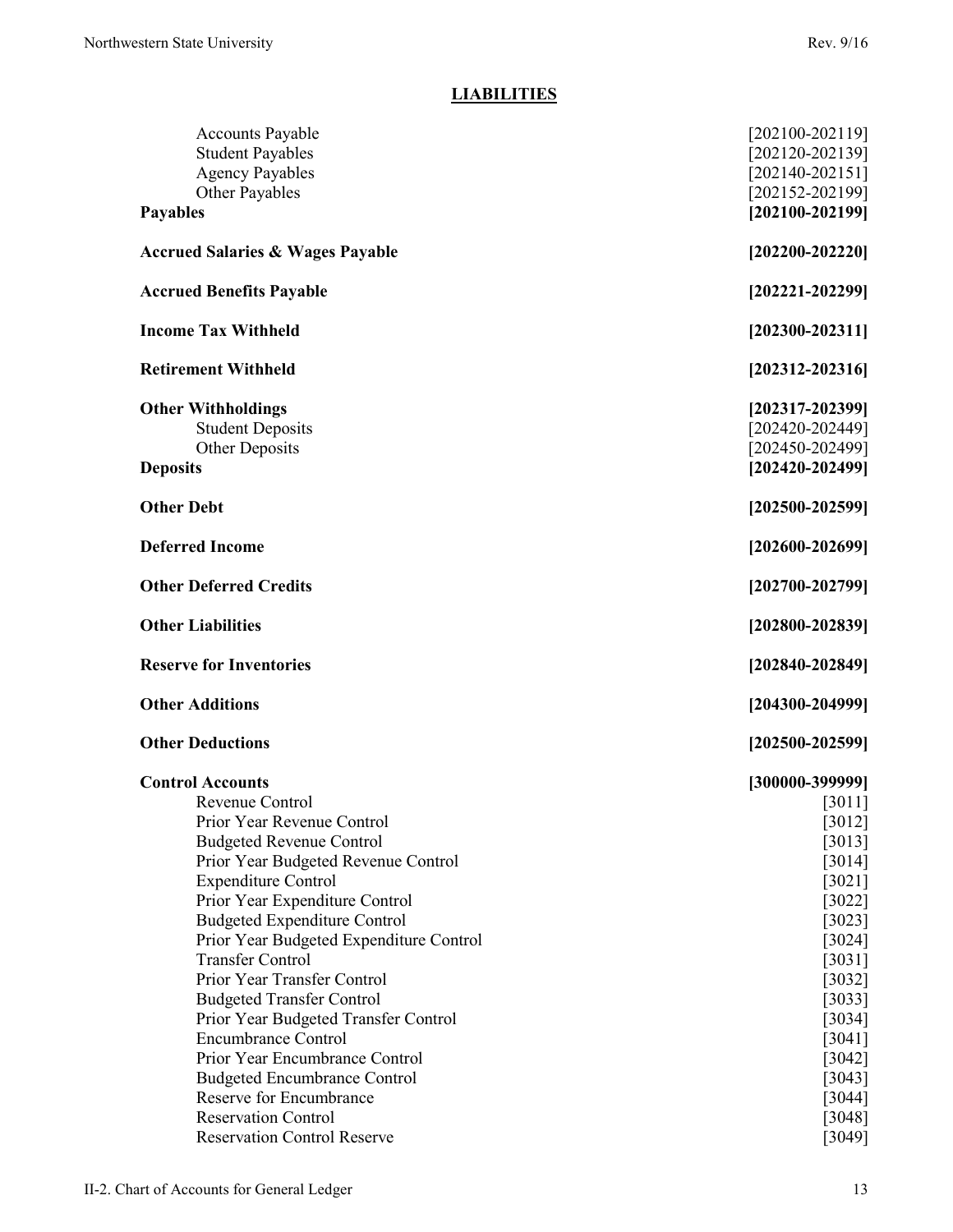| Budgeted Change to Fund Balance            | [3051]          |
|--------------------------------------------|-----------------|
| Prior Year Budgeted Change to Fund Balance | $[3052]$        |
| <b>Fund Balances</b>                       | [404001]        |
| <b>Fund Balance Operating</b>              | [404100]        |
| Fund Balance Auxiliary                     | [404101]        |
| <b>Fund Balance Current Restricted</b>     | [404102]        |
| <b>Fund Balance Loans</b>                  | [404103]        |
| <b>Fund Balance Endowments</b>             | [404104]        |
| <b>Fund Balance Unexpended Plant</b>       | [404105]        |
| Fund Balance Renewals & Replacements       | [404106]        |
| <b>Fund Balance Debt Retirement</b>        | [404107]        |
| Fund Balance Investment in Plant           | [404108]        |
| <b>Fund Balance Agency</b>                 | [404109]        |
| <b>Fund Balances</b>                       | [400000-499999] |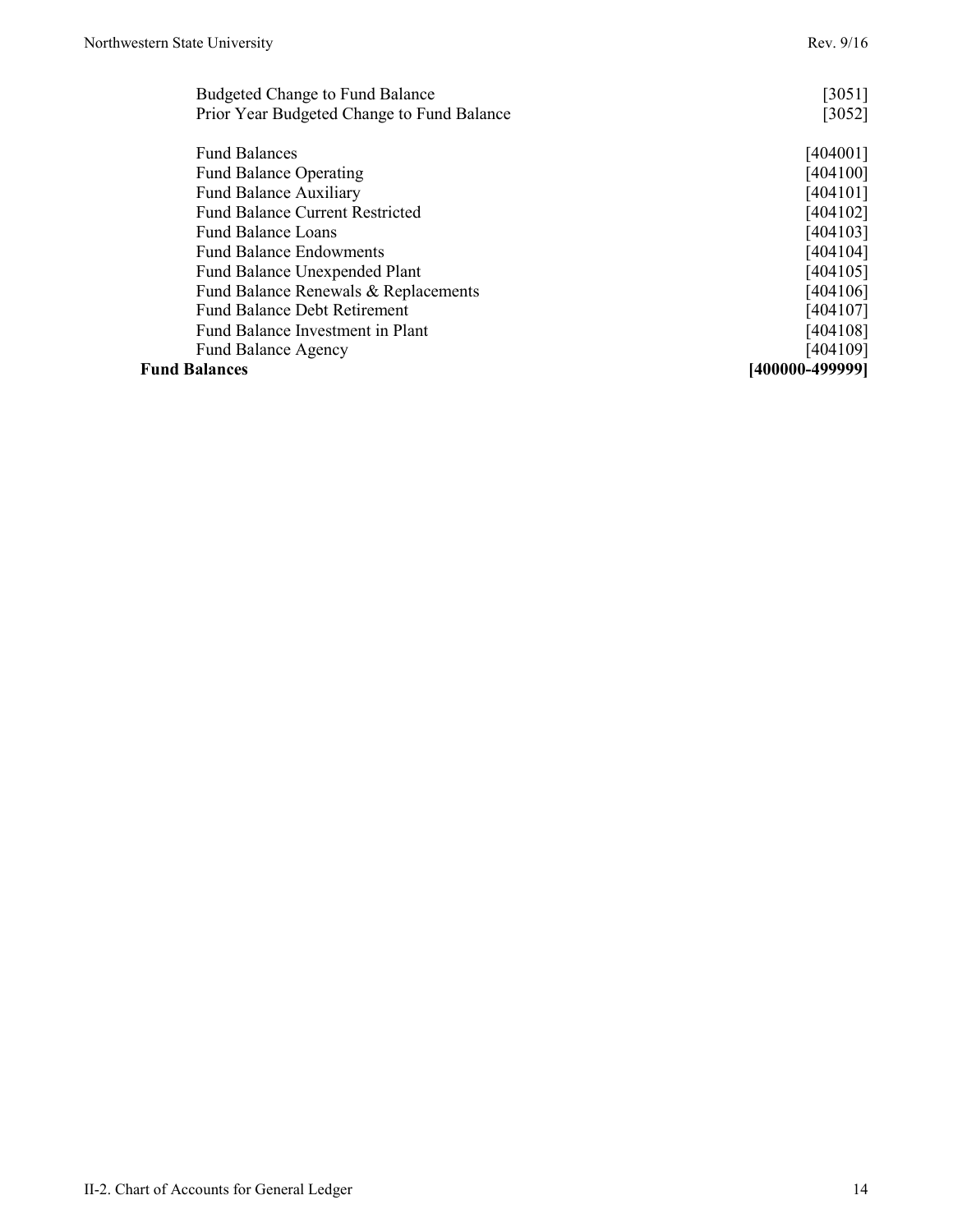<span id="page-7-0"></span>

|                          | <b>FOAPAL</b><br>Fund – Organization – ${\underline{\text{Account}}}$ – Program – Activity – Location |                     |
|--------------------------|-------------------------------------------------------------------------------------------------------|---------------------|
|                          | <b>Account Title</b>                                                                                  | <b>Account Code</b> |
| <b>ASSETS</b>            |                                                                                                       | $(101000 - 101999)$ |
| $\overline{\text{Cash}}$ |                                                                                                       | $(101000 - 101199)$ |
|                          | Disbursement Account                                                                                  | 101050              |
|                          | Payroll Account                                                                                       | 101051              |
|                          | <b>EFT</b> Account                                                                                    | 101052              |
|                          | <b>SGA</b> Account                                                                                    | 101053              |
|                          | <b>Shreveport Clearing Account</b>                                                                    | 101054              |
|                          | Maintenance Reserve Account                                                                           | 101055              |
|                          | Leesville Clearing Account                                                                            | 101056              |
|                          | Claim On Cash                                                                                         | 101101              |
|                          | Cash-State Treasury                                                                                   | 101105              |
|                          | Cashier's Advance                                                                                     | 101110              |
|                          | <b>Registration Advance</b>                                                                           | 101120              |
|                          | <b>Other Advances</b>                                                                                 | 101139              |
|                          | Checks in Excess of Deposits                                                                          | 101149              |
|                          | Petty Cash                                                                                            | 101151              |
|                          | <b>Investments</b>                                                                                    | $(101200 - 101299)$ |
|                          | Certificates of Deposits                                                                              | 101201              |
|                          | <b>Investments Other</b>                                                                              | 101251              |
|                          | <b>Accounts Receivable</b>                                                                            | $(101300 - 101399)$ |
|                          | A/R-AR Students                                                                                       | 101310              |
|                          | $A/R$ -Lab Schools                                                                                    | 101312              |
|                          | A/R AR NSF Checks                                                                                     | 101321              |
|                          | A/R-Federal Govt                                                                                      | 101331              |
|                          | A/R-State Govt                                                                                        | 101332              |
|                          | A/R-Local Govts                                                                                       | 101333              |
|                          | A/R-Loc HHS                                                                                           | 101334              |
|                          | A/R-Loc OE                                                                                            | 101335              |
|                          | A/R-State Treasury                                                                                    | 101351              |
|                          | A/R-Retiree Grp Ins                                                                                   | 101373              |
|                          | A/R-Travel Advances                                                                                   | 101379              |
|                          | $A/R$ -DOA Ins                                                                                        | 101386              |
|                          | A/R-Other                                                                                             | 101389              |
|                          | A/R Non-AR Prk Fines                                                                                  | 101390              |
|                          | A/R Non-AR Library                                                                                    | 101393              |
|                          | Allowance for Doubtful Accounts                                                                       | 101399              |
|                          | <b>Notes and Loans Receivable</b>                                                                     | $(101400 - 101499)$ |
|                          | Fds Adv/Stu-Both                                                                                      | 101421              |
|                          | Fds Adv/Stu-In/Sch                                                                                    | 101422              |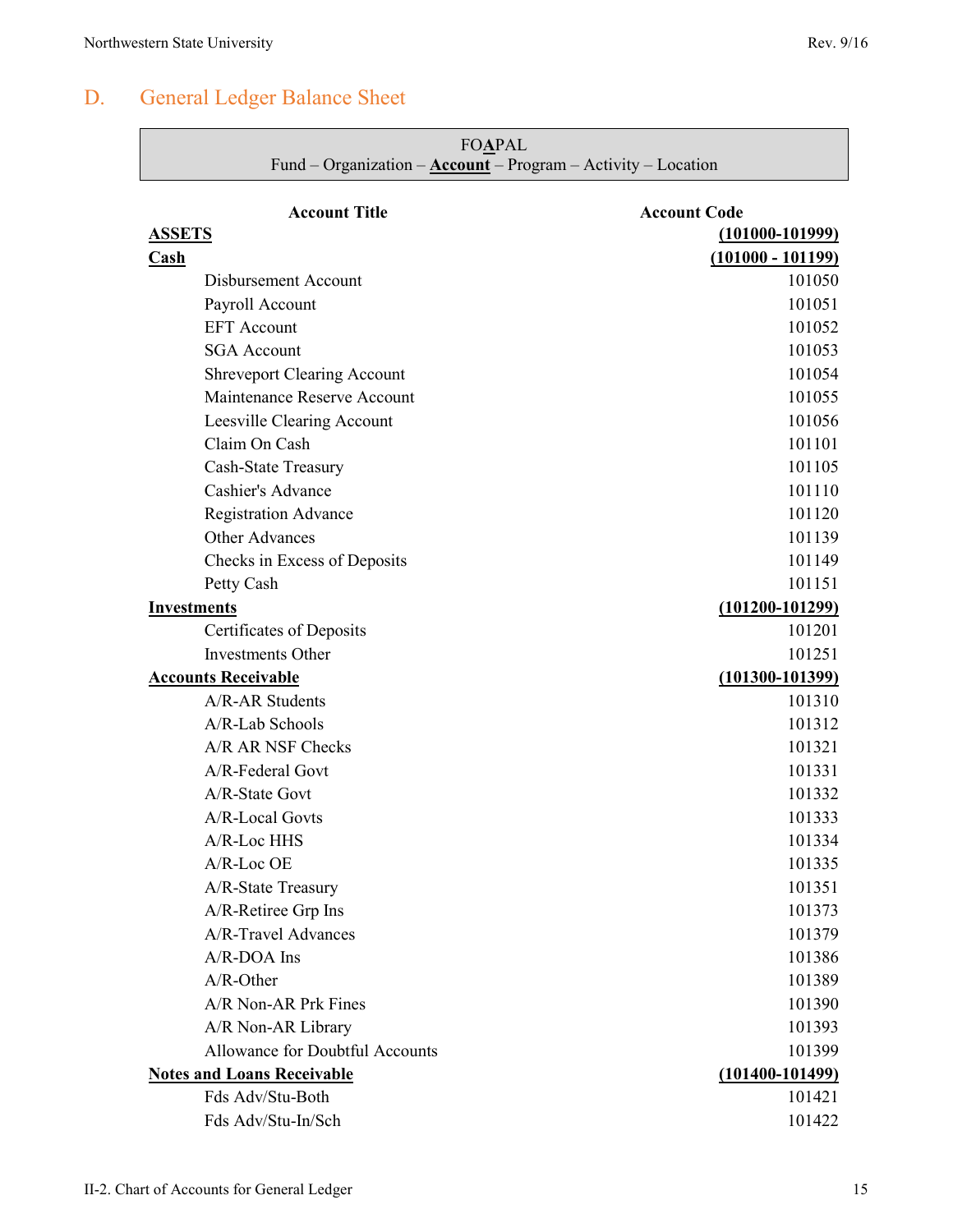| <b>Account Title</b>                | <b>Account Code</b> |
|-------------------------------------|---------------------|
| Fds Adv/Stu-Out/Sch                 | 101423              |
| L/Prn Collected                     | 101431              |
| L/Prn-Asg DOE                       | 101432              |
| L/Prn-Asg Disab DOE                 | 101433              |
| $L/Prn$ Can-Ts-10-Pr                | 101441              |
| $L/Prn$ Can-Ts-15-Pr                | 101442              |
| L/Prn Can-Ms-12.5-Pr                | 101443              |
| L/Prn Can-Firefighter15             | 101447              |
| L/Prn Can-Firefighter20             | 101448              |
| L/Prn Can-Firefighter30             | 101449              |
| L/Prn Can-Ts-15-Af                  | 101451              |
| L/Prn Can-Ts-20-Af                  | 101452              |
| L/Prn Can-Ts-30-Af                  | 101453              |
| $L/Prn$ Can-Ms-12.5-Af              | 101454              |
| L/Prn Can-Hed St 15%                | 101455              |
| L/Prn Can-TS-SHOR15%                | 101456              |
| L/Prn Can-TS-SHOR20%                | 101457              |
| L/Prn Can-TS-SHOR30%                | 101458              |
| L/Prn Can-Ne-10-Pr                  | 101461              |
| $L/Prn$ Can-Ne-15-Pr                | 101462              |
| L/Prn Can-Ne/Mt 15%                 | 101463              |
| L/Prn Can-Ne/Mt 20%                 | 101464              |
| L/Prn Can-Ne/Mt 30%                 | 101465              |
| L/Prn Can-Ei Ser 15%                | 101468              |
| L/Prn Can-Ei Ser 20%                | 101469              |
| L/Prn Can-Ei Ser 30%                | 101470              |
| $L/Prn$ Can-Ne-15-Af                | 101471              |
| L/Prn Can-Ne-20-Af                  | 101472              |
| L/Prn Can-Law $E/C15%$              | 101474              |
| L/Prn Can-Law E/C20%                | 101475              |
| L/Prn Can-Law E/C30%                | 101476              |
| L/Prn Can-Fam Ser15%                | 101477              |
| L/Prn Can-Fam Ser20%                | 101478              |
| L/Prn Can-Fam Ser30%                | 101479              |
| L/Prn Can-Death                     | 101481              |
| L/Prn Can-Disability                | 101482              |
| L/Prn Can-Bankruptcy                | 101483              |
| L/Prn Adj-Other                     | 101489              |
| L/Prn Pl100-607                     | 101490              |
| L/Prn Pm #15                        | 101492              |
| L/Prin-Univ W/O                     | 101493              |
| <b>Inventories</b>                  | $(101500 - 101599)$ |
| Warehouse Inventory Stores (Future) | 101501              |
| Valuation Clearing Account (Future) | 101505              |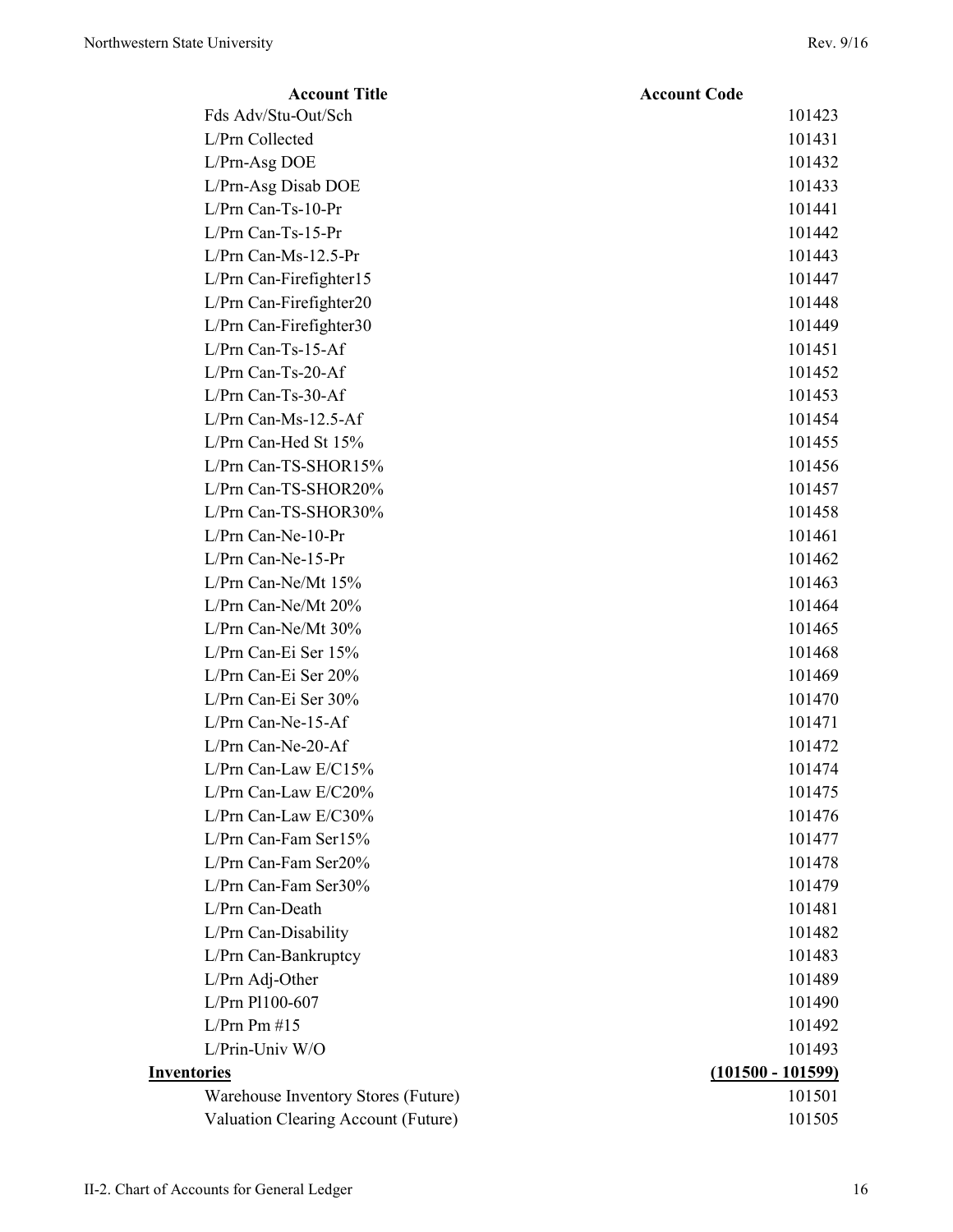| <b>Account Title</b>                      | <b>Account Code</b> |
|-------------------------------------------|---------------------|
| Inventory Transfers In/Out (Future)       | 101510              |
| Warehouse Inventory                       | 101511              |
| Printing Svcs Inv                         | 101561              |
| Admissions Inventory                      | 101572              |
| Training Room Inv                         | 101574              |
| Infirmary Inventory                       | 101575              |
| <b>Business Affairs Inventory</b>         | 101576              |
| Information Systems Inventory             | 101581              |
| Rec Complex Inventory                     | 101582              |
| <b>Miscellaneous Assets</b>               | $(101600 - 101699)$ |
| AR-Cash Coll Clg                          | 101631              |
| AR-Clearing                               | 101632              |
| Student Loan Cash Collect Clg             | 101641              |
| <b>Interest Receivable</b>                | 101651              |
| Other                                     | 101661              |
| Deposits-Utilities                        | 101662              |
| <b>Prepaid Items and Deferred Charges</b> | $(101700 - 101799)$ |
| Prepaid Items                             | 101701              |
| <b>Contract Discount-Defer</b>            | 101710              |
| Nat Guard-Defer                           | 101711              |
| Inst Exmp Pldc-Defer                      | 101712              |
| Lacetep Exmp-Defer                        | 101713              |
| LSU Med Exmp-Defer                        | 101714              |
| Cordell Hull-Defer                        | 101715              |
| Codifil Exmp-Defer                        | 101716              |
| Soc Std/Sci Fair-Def                      | 101717              |
| O-O-S Hrdshp Exp Def                      | 101720              |
| NSU-Hghscol Def                           | 101721              |
| Leh Fee Waiver Defr                       | 101723              |
| Acad Sch NSU-Defer                        | 101724              |
| Stu Schol-Deferred                        | 101725              |
| Acad Sch Bd Trst-Def                      | 101726              |
| Adm Sch Prs Hnor-Def                      | 101727              |
| <b>Band Sch-Deferred</b>                  | 101728              |
| <b>Band Flagline-Defer</b>                | 101729              |
| Athletic Sch-Defer                        | 101730              |
| Demon Dazz Sch-Defer                      | 101731              |
| Yell Lders Sch-Defer                      | 101732              |
| Debate Team Sch-Def                       | 101733              |
| <b>EAFB</b> Fee Waiver-Def                | 101734              |
| Ft Polk Fe Wver-Def                       | 101735              |
| Med Tech Exmp-Defer                       | 101736              |
| Pagent Awrd Sch-Def                       | 101737              |
| Pres Honor Sch-Def                        | 101738              |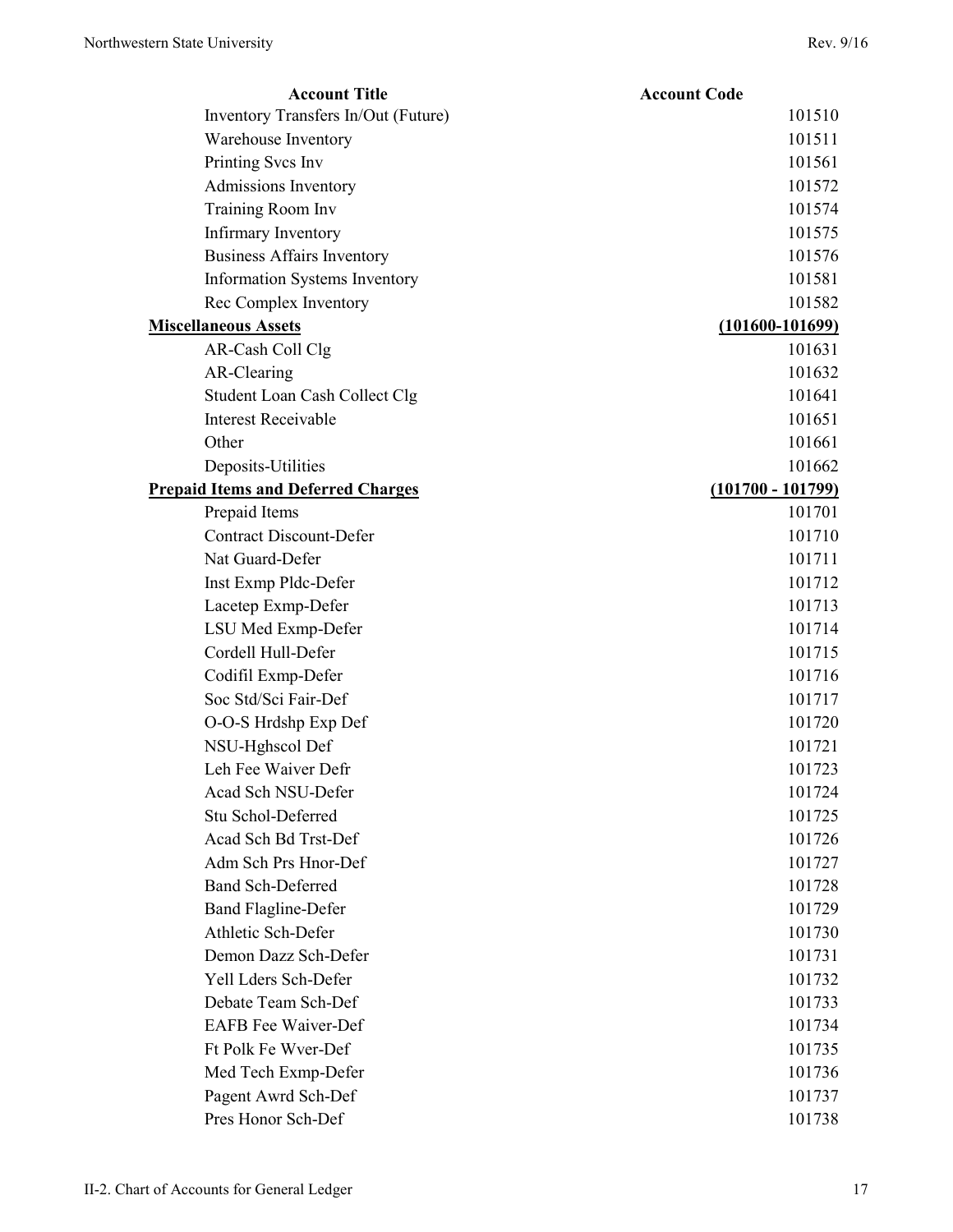| <b>Account Title</b>        | <b>Account Code</b> |
|-----------------------------|---------------------|
| General Schol-Defer         | 101739              |
| Firfgters Dep Ex-Def        | 101740              |
| Frshman Conn Sch-Def        | 101741              |
| Frsh Nurs Sch-Defer         | 101742              |
| Lasip Fee Exemp - Defer     | 101743              |
| Ldy/Brclet Sch-Defer        | 101744              |
| Music Sch-Deferred          | 101745              |
| NSU Co-Op-Deferred          | 101746              |
| NSU It Co-Op-Defer          | 101747              |
| Pom Pon Ln Sch-Defer        | 101748              |
| Police Depnd Ex-Def         | 101749              |
| Police Ofcer Exp Df         | 101750              |
| <b>Deferred Charges</b>     | 101751              |
| Deferred Chg-Benefit        | 101753              |
| Tuit Acad-Cont              | 101756              |
| Tuit Acad-Trnfr             | 101757              |
| NSU-Bsic Teacher-Def        | 101758              |
| Grad Tching Exem Def        | 101759              |
| Nursng Grad Exe Def         | 101760              |
| Pres Ambss Sch-Defer        | 101761              |
| Pres Ldershp Sch-Def        | 101762              |
| Pres Schol Awrd-Def         | 101763              |
| Outstdng Stu Awr-Def        | 101764              |
| Theatre Schol-Defer         | 101765              |
| Tuit Hedshp Exe-Def         | 101766              |
| Valed/Salu Sch-Defer        | 101767              |
| Vets Affrs Sch-Defer        | 101768              |
| Athltc Gen Eqt-Defer        | 101769              |
| Dlta Ser Corps-Defer        | 101770              |
| LSC Acad Merit-Defer        | 101771              |
| <b>LSC Ntl Merit-Defer</b>  | 101772              |
| LSC Rsrch Awrd-Defer        | 101773              |
| LSC Schol-Defer             | 101774              |
| Legis/Super Awr-Def         | 101775              |
| La Hi Sch Rally-Def         | 101776              |
| Rotc Plus Pkg-Defer         | 101777              |
| O/S Sum Intrn Gr-Def        | 101778              |
| O/S Grad Exm-Defer          | 101779              |
| O/S Perfrm Exm-Defer        | 101780              |
| O/S Acad Exm-Defer          | 101781              |
| Fac-Sp/Dpnd Exm-Def         | 101782              |
| Stf-Sp/Dpnd Exm-Def         | 101783              |
| <b>Faculty Exm-Deferred</b> | 101784              |
| <b>Staff Exemp-Deferred</b> | 101785              |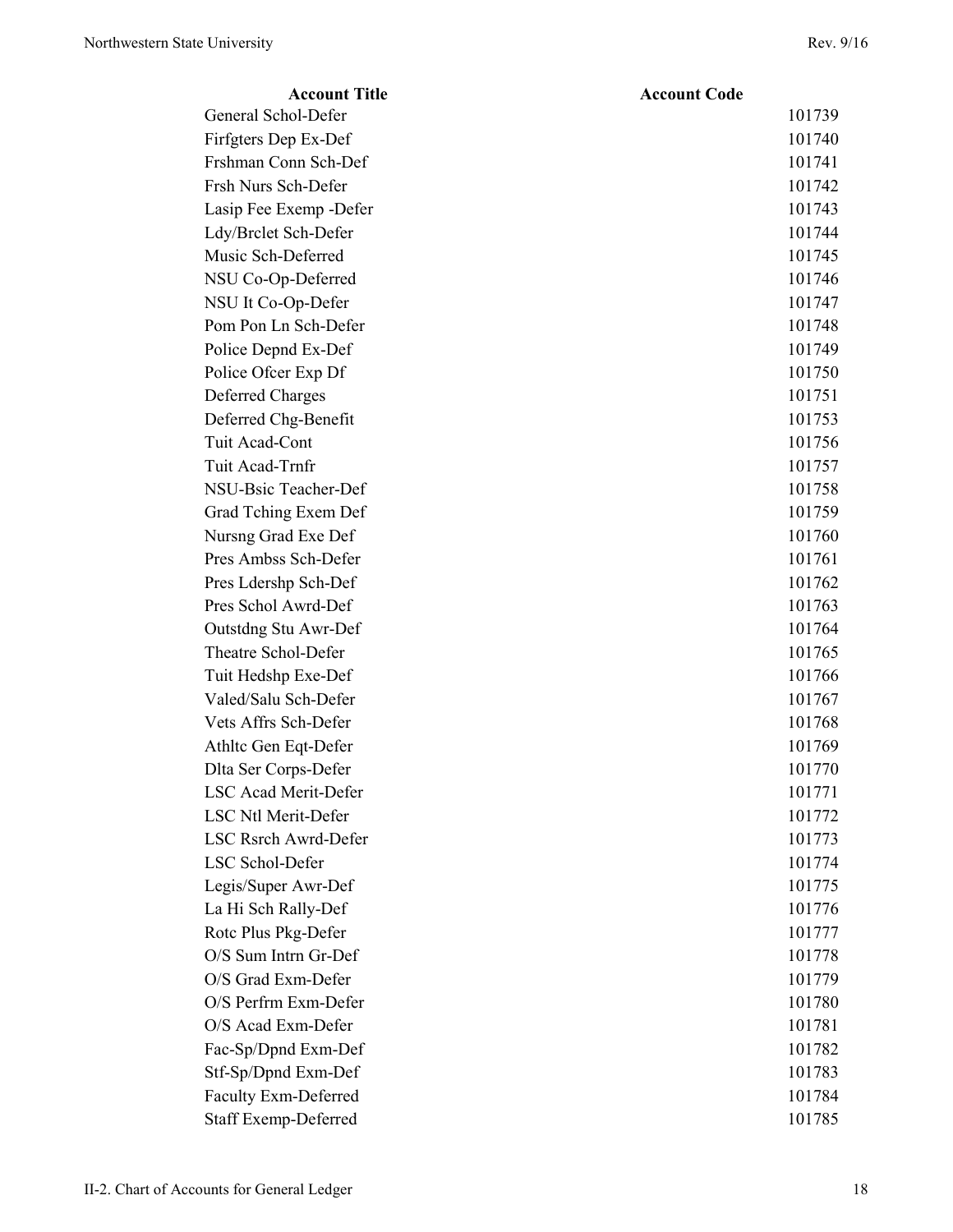| <b>Account Title</b>             | <b>Account Code</b> |
|----------------------------------|---------------------|
| SGA Officer Exm-Def              | 101786              |
| Senior Ctzn Exm-Def              | 101787              |
| Hsg Exm-Varnado-Def              | 101794              |
| Nasa/Jove Sch-Def                | 101795              |
| O/S Over 12 Sum Def              | 101796              |
| Tech College Mou Exemp Sum       | 101797              |
| <b>BPCC Red Tuition-Sum Defe</b> | 101798              |
| <b>RPCC Red Tuition-Sum</b>      | 101799              |
| <b>Plant Assets</b>              | $(101800 - 101899)$ |
| Land                             | 101811              |
| Leasehold Imp Depreciable        | 101821              |
| Leasehold Imp Non Depreciable    | 101822              |
| Land Imp Non Depreciable         | 101823              |
| Land Imp Depreciable             | 101824              |
| Infrastr Non Depreciable         | 101825              |
| Infrastructure Depreciable       | 101826              |
| <b>Buildings Non Depreciable</b> | 101831              |
| <b>Buildings Depreciable</b>     | 101832              |
| Non Depreciable Upgrades         | 101840              |
| Depreciable Upgrade              | 101841              |
| <b>Equipment Non Depreciable</b> | 101842              |
| <b>Equipment Depreciable</b>     | 101843              |
| Livestock Non Depreciable        | 101844              |
| Livestock Depreciable            | 101845              |
| Library Reference Materials      | 101851              |
| Software Dev In Progress         | 101861              |
| Software Depreciable             | 101862              |
| <b>Construction In Progress</b>  | 101871              |
| Accum Depr-Leasehold Imp         | 101881              |
| Accum Depr-Land Imp              | 101882              |
| Accum Depr-Infrastructure        | 101883              |
| <b>Accum Depr-Buildings</b>      | 101884              |
| Accum Depr-Upgrades              | 101885              |
| Accum Depr-Equipment             | 101886              |
| Accum Depr-LiveStock             | 101887              |
| Accum Depr-Library Ref Material  | 101888              |
| Accum Depr-Software              | 101889              |
| <b>Assets Other</b>              | $(101900 - 199999)$ |
| <b>Interfund Account</b>         | 199999              |
| <b>LIABILITIES</b>               | $(202000 - 205999)$ |
| <b>Accounts Payable</b>          | $(202100 - 202119)$ |
| Accounts Payable System Control  | 202101              |
| <b>Student Payable</b>           | $(202120 - 202139)$ |
| A/P-Student Control              | 202120              |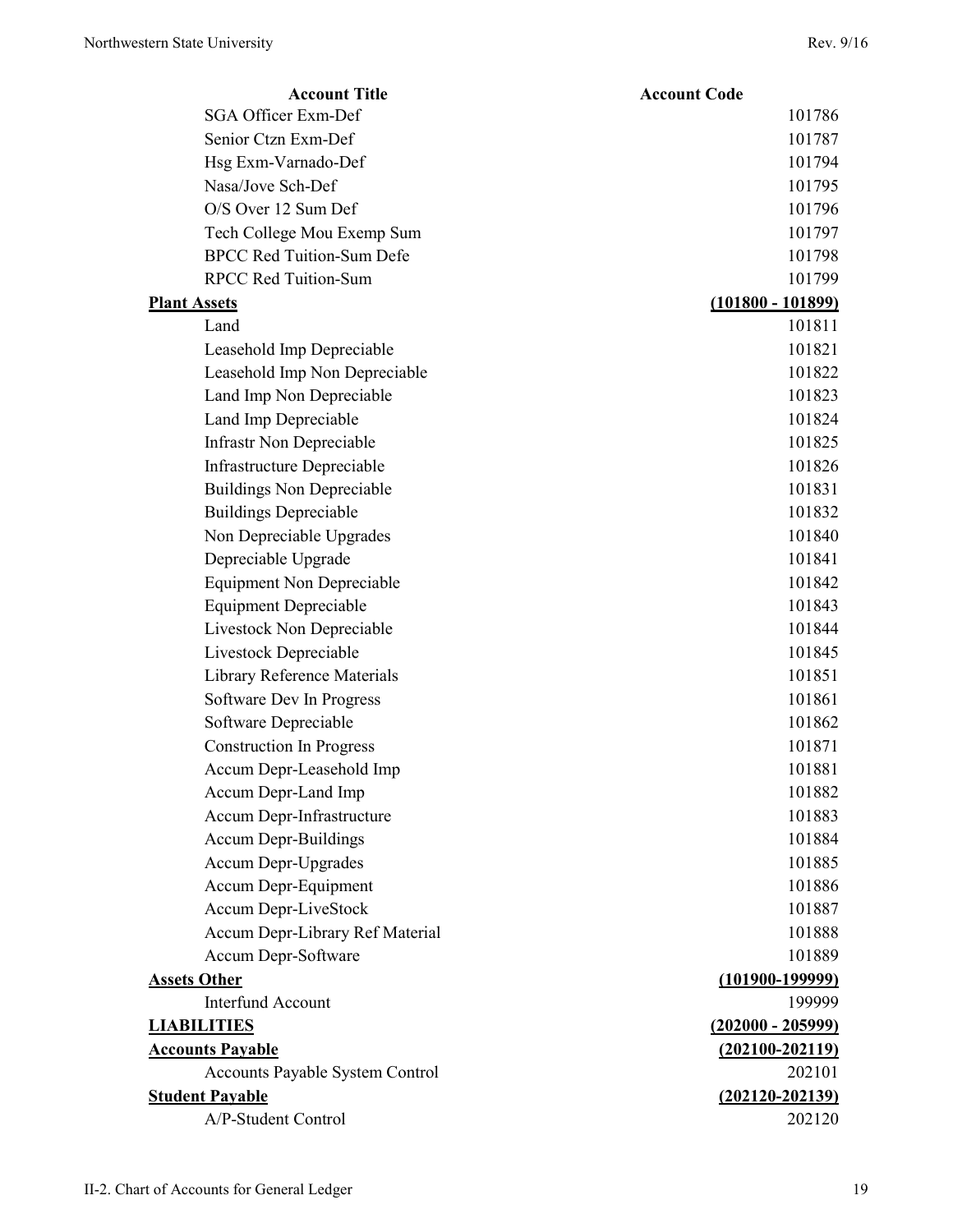| <b>Account Title</b>                | <b>Account Code</b> |
|-------------------------------------|---------------------|
| Barnes&Noble Payable                | 202121              |
| Barnes&Noble Rental Payable         | 202122              |
| Campus Corner Payable               | 202123              |
| Demon Bookstore Rntl Payble         | 202124              |
| Demon Bookstore Payable             | 202125              |
| Demon Bookstore Payable 2013        | 202126              |
| Front St Music A/P                  | 202127              |
| Nebraska Bk Rntl Ap                 | 202128              |
| Nebraska Bookstore Payable          | 202129              |
| Page Turner Payable                 | 202130              |
| Page Turner Rntl Ap                 | 202131              |
| University Bookstore Payable        | 202132              |
| College Net Clearing                | 202133              |
| Parent Plus Payable                 | 202134              |
| Student Loan Disbursement Control   | 202135              |
| Direct Lending Clearing             | 202136              |
| FAM-Loan Check Clg                  | 202137              |
| Barnes & Noble SCA AP               | 202138              |
| <b>Agency Payables</b>              | $(202140 - 202151)$ |
| A/P-Fed Govt                        | 202141              |
| A/P-State Govt                      | 202142              |
| A/P-Local Govt                      | 202143              |
| A/P-Alumni                          | 202151              |
| <b>Other Payables</b>               | $(202152 - 202199)$ |
| A/P-Student Ins                     | 202152              |
| A/P-Attorney General                | 202155              |
| A/P Univ Court                      | 202174              |
| A/P Univ Columns                    | 202176              |
| Univ Place Payable                  | 202177              |
| Organization Payable                | 202178              |
| Other Accts Payable                 | 202179              |
| Due from Investment                 | 202180              |
| Sales Tax Payable                   | 202181              |
| <b>Accrued Salaries &amp; Wages</b> | $(202200 - 202220)$ |
| Accrued Salaries & Wages            | 202201              |
| Emp-Other                           | 202220              |
| <b>Accrued Benefits Payable</b>     | $(202221 - 202299)$ |
| Emp-FICA                            | 202221              |
| Emp-LASERS                          | 202222              |
| Emp-Tea Ret Sys                     | 202223              |
| Emp-Medicare                        | 202224              |
| Emp LA School Employees System      | 202225              |
| OGB Health Insurance-Employer       | 202226              |
| OGB Life Insurance-Employer         | 202227              |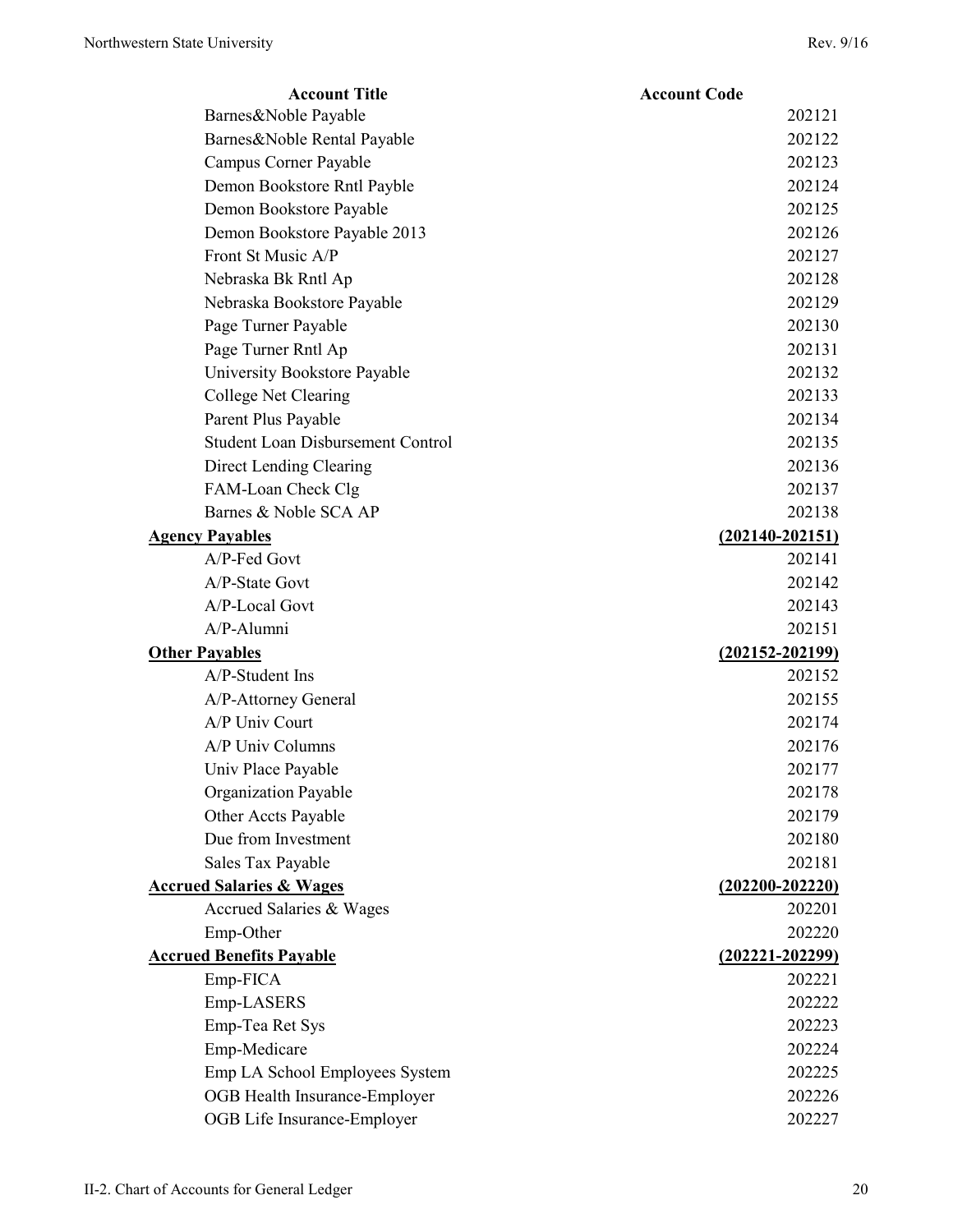| <b>Account Title</b>                | <b>Account Code</b> |
|-------------------------------------|---------------------|
| Emp-Contractual                     | 202228              |
| Emp-Unemploy Comp                   | 202229              |
| <b>Income Tax Withheld</b>          | $(202300 - 202311)$ |
| Federal Income Tax                  | 202301              |
| <b>State Income Tax</b>             | 202302              |
| Earned Income Credit                | 202309              |
| <b>FICA Tax</b>                     | 202311              |
| <b>Retirement Withheld</b>          | $(202312 - 202316)$ |
| <b>LASERS</b>                       | 202312              |
| TRSL & ORP                          | 202313              |
| Medicare Tax                        | 202314              |
| LA Sch Emp Ret-Withheld             | 202316              |
| <b>Other Withholdings</b>           | $(202317 - 202399)$ |
| Fringe Benefit Misc                 | 202317              |
| <b>Health Reimbursement Account</b> | 202319              |
| OGB Life Insurance-Employee         | 202320              |
| OGB Health Insurance-Employee       | 202321              |
| Colonial Life                       | 202322              |
| <b>Washington National</b>          | 202323              |
| <b>AFLAC</b>                        | 202324              |
| <b>VOYA</b>                         | 202325              |
| Central United Life                 | 202326              |
| Nat'L Foundation Lif                | 202327              |
| <b>NSU Floral Fund</b>              | 202328              |
| Health Savings Account              | 202329              |
| Delta Dental                        | 202330              |
| General/Limited Health Care FSA     | 202331              |
| Dependent Care FSA                  | 202332              |
| <b>Benefits</b>                     | 202333              |
| WageWorks Service Fee               | 202334              |
| <b>Lincoln Dental</b>               | 202335              |
| Denta-Care-Withheld                 | 202336              |
| United Way                          | 202337              |
| Ameritas Life                       | 202338              |
| <b>Brokers National-Wh</b>          | 202339              |
| Misc Garnishments                   | 202340              |
| <b>Sheriff Natchitoches Parish</b>  | 202341              |
| City Marshal-Natchitoches Vernon    | 202342              |
| Parish Sheriff                      | 202343              |
| Madison Box City Marshal            | 202344              |
| P H Davidson Trustee                | 202345              |
| Lucy Sikes Trustee                  | 202346              |
| Irs-Withheld                        | 202347              |
| Sheriff/E B Rouge-Wh                | 202348              |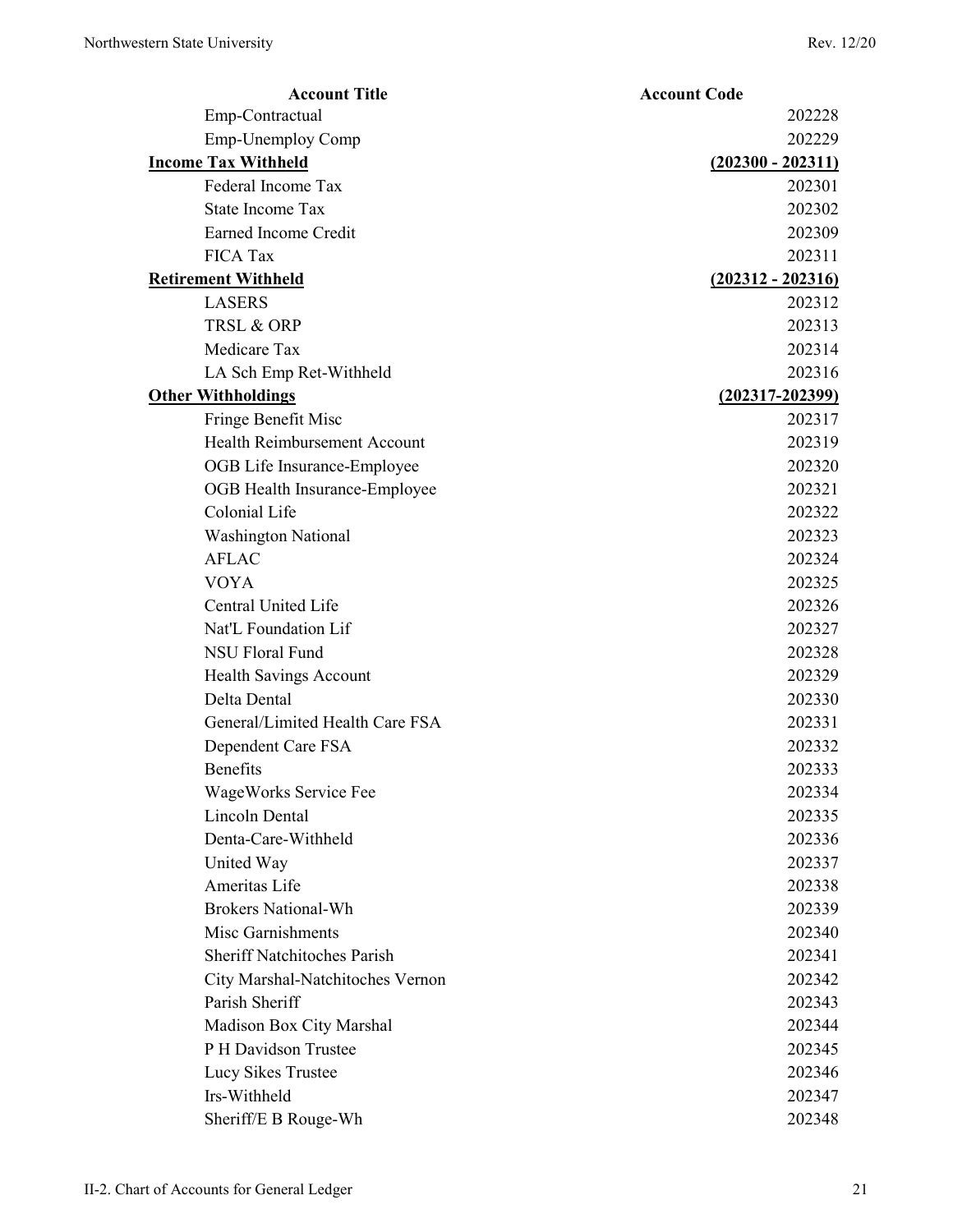| <b>Account Title</b>                | <b>Account Code</b> |
|-------------------------------------|---------------------|
| Caddo Parish Sheriff                | 202349              |
| Dept of Child & Family Services     | 202350              |
| City Marshal-Shreveport             | 202351              |
| Misc Child Support                  | 202352              |
| La Dept of Revenue & Taxation       | 202353              |
| Bond Secur & Redempt                | 202354              |
| Cir Clerk-Greene Cty                | 202355              |
| <b>LOSFA</b>                        | 202356              |
| Arkansas-Csc                        | 202357              |
| Harris County Csd-Wh                | 202358              |
| U S Dept of Education               | 202359              |
| Jon Thornburg Trustee               | 202360              |
| Metro Life Ins-Wthhd                | 202361              |
| Prudent Life Ins-Wth                | 202362              |
| Southwst Life Ins-Wh                | 202363              |
| American Century                    | 202364              |
| Ameriprise Financial                | 202365              |
| <b>TIAA</b>                         | 202366              |
| La Deferred Compensation            | 202367              |
| Horace Mann                         | 202368              |
| <b>Mass Mutual</b>                  | 202369              |
| Fidelity Group-Wthhd                | 202370              |
| AXA Equitable                       | 202371              |
| Amer Funds Serv-Wh                  | 202372              |
| North Amer Ins-Wthhd                | 202373              |
| Beneficl Life Ins-Wh                | 202374              |
| American Life Ins-Wh                | 202375              |
| Pan American Life In -Wh            | 202376              |
| Misc Deduction Acct                 | 202377              |
| <b>AIG VALIC</b>                    | 202378              |
| <b>AFCRT</b>                        | 202379              |
| Franklin Templeton                  | 202380              |
| 2397 AFSCME Withheld                | 202381              |
| Amer Federation of Teachers Union   | 202382              |
| Legal Shield                        | 202383              |
| <b>Start Program</b>                | 202390              |
| La Cap Cr Union-Whhd                | 202391              |
| Salary Deferral/Payback             | 202392              |
| Demons Unlimited Foudation          | 202393              |
| Savings-Direct Deposit              | 202394              |
| <b>Checking-Direct Dpst</b>         | 202395              |
| Payroll Svg Bonds-Wh                | 202396              |
| <b>Student AR Payroll Deduction</b> | 202397              |
| Faculty/Staff AR Payroll Deduction  | 202398              |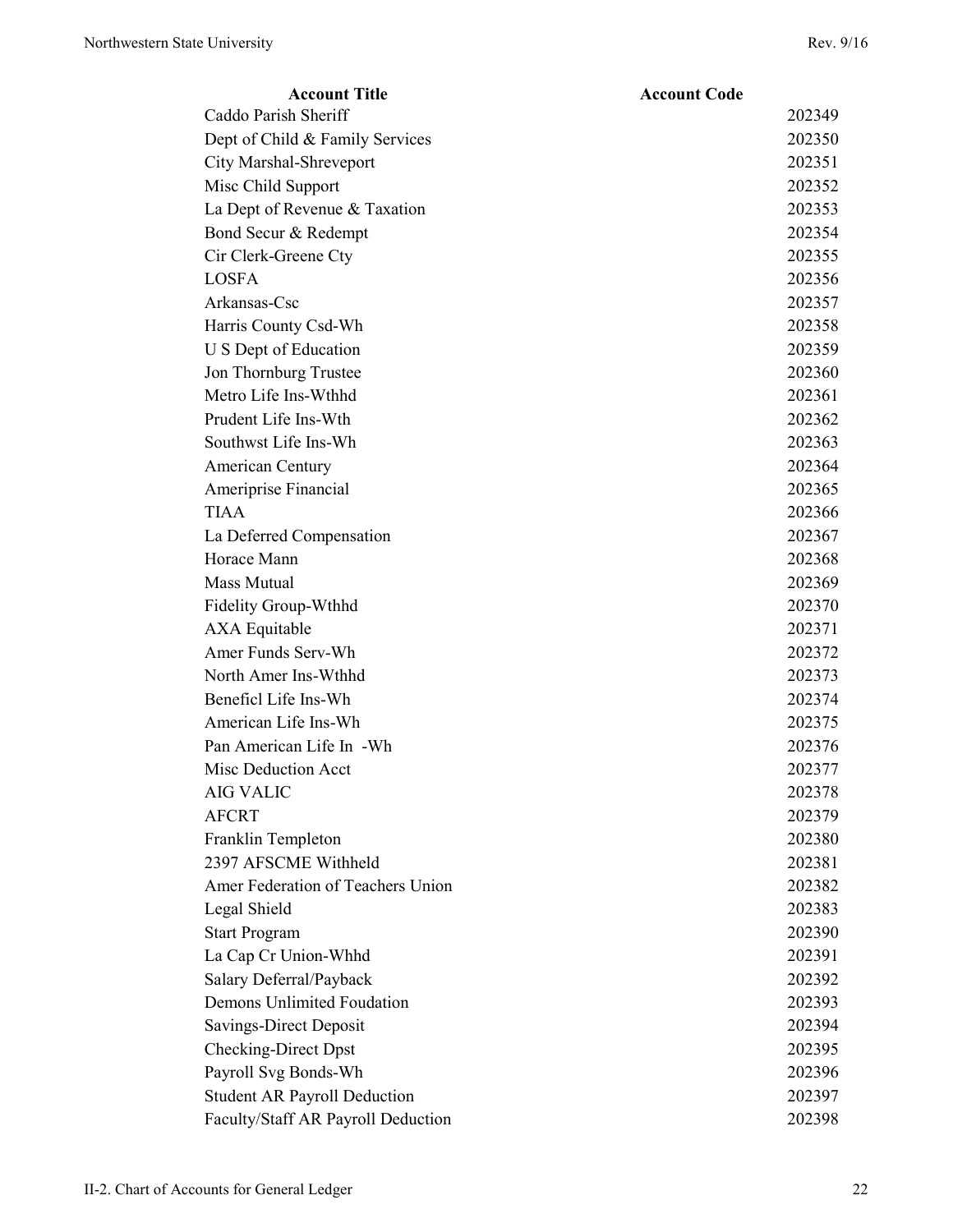| <b>Account Title</b>                  | <b>Account Code</b> |
|---------------------------------------|---------------------|
| <b>NSU Foundation</b>                 | 202399              |
| <b>Student Deposits</b>               | $(202420 - 202449)$ |
| Deposits-Speed Demon                  | 202420              |
| <b>Other Deposits</b>                 | $(202450 - 202499)$ |
| Retiree Grp Ins Dpst                  | 202451              |
| Daily Dept Awt Distr                  | 202455              |
| Deposits-Other                        | 202499              |
| <b>Other Debt</b>                     | $(202500 - 202599)$ |
| N/P-Current                           | 202501              |
| N/P-Long Term                         | 202511              |
| <b>Bonds Payable Current</b>          | 202521              |
| <b>Bond Interest Payable</b>          | 202531              |
| Bonds Payable Long Term               | 202541              |
| Mortgages Payable                     | 202551              |
| Leaseholds Payable                    | 202561              |
| Contracts Payable                     | 202571              |
| Judgements Payable                    | 202581              |
| Other Debt                            | 202591              |
| <b>Deferred Income</b>                | $(202600 - 202699)$ |
| Undistributed Income                  | 202601              |
| Prepd Inc-General                     | 202602              |
| Prepd Inc-Operating                   | 202603              |
| Undistributed Interest                | 202604              |
| <b>Other Deferred Credits</b>         | $(202700 - 202799)$ |
| Gen Reg Fee-Deferred                  | 202701              |
| <b>Assess Test-Deferred</b>           | 202702              |
| Stu Records-Deferred                  | 202703              |
| Out Of State-Defer                    | 202704              |
| Late Pmt Chg-Defer                    | 202705              |
| <b>International Student Deferred</b> | 202706              |
| <b>Installmnt Fee-Defer</b>           | 202707              |
| Late Regis Fee-Defer                  | 202708              |
| Non-Mus Major-Defer                   | 202709              |
| Po Box Rent-Deferred                  | 202710              |
| Cr Exam Fee-Deferred                  | 202711              |
| Nur Clnic Fee-Defer                   | 202712              |
| Technology Fee-Defer                  | 202713              |
| <b>Bldg Use Fee-Defer</b>             | 202714              |
| Stu Union Fee-Defer                   | 202715              |
| Stu Slf Asses-Defer                   | 202716              |
| <b>WRAC Facility Fee-Defer</b>        | 202717              |
| Rec Cmplx Fee-Defer                   | 202718              |
| Rec Cmplx Sup-Defer                   | 202719              |
| Vehic Regis-Deferred                  | 202720              |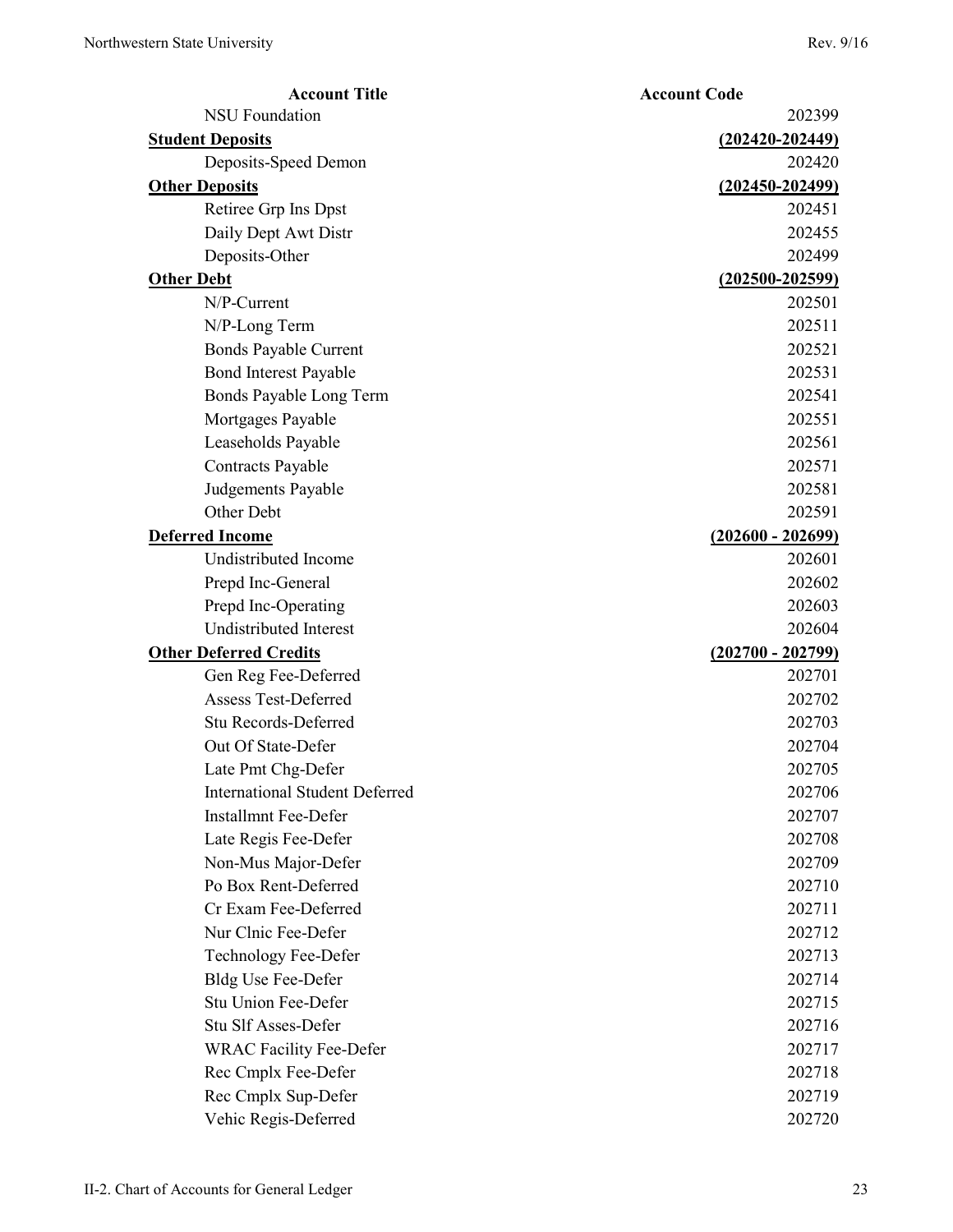| <b>Account Title</b>              | <b>Account Code</b> |
|-----------------------------------|---------------------|
| Lab Fees-Deferred                 | 202721              |
| Varnado Drm Rnt-Defr              | 202728              |
| Health Services-Defr              | 202731              |
| Academic Enh-Defr                 | 202732              |
| Deferred Credits                  | 202733              |
| Gen Reg-Surchg Def                | 202734              |
| Acad Excel Sum Defr               | 202735              |
| Opertnal Fee Sum Df               | 202736              |
| Elec Lrn Fee Def                  | 202737              |
| Building Use Fee Act 426 Deferred | 202738              |
| General Fee - Summer Deferred     | 202739              |
| <b>ID Card Activ-Defer</b>        | 202740              |
| Aux Oper Sum Defer                | 202741              |
| <b>ULS Cont Prem-Def</b>          | 202742              |
| <b>Contract Disc-Summ</b>         | 202790              |
| <b>Other Liabilities</b>          | $(202800 - 202839)$ |
| <b>AR-Unapplied Cash</b>          | 202801              |
| AR-Unapplied Fa Cr                | 202805              |
| AR-Uanppl Eft Ln Ck               | 202806              |
| AR-Unapplied Fa Loan              | 202807              |
| AR-Unapplied Misc Cr              | 202809              |
| Sodex Vics Commuter A/P           | 202811              |
| Sodex 19 Meals A/P                | 202812              |
| Sodex 14 Meals A/P                | 202813              |
| Sodex 10 Meals A/P                | 202814              |
| Sodex Univ Plc A/P                | 202815              |
| Sodex Slver Mls A/P               | 202816              |
| Sodex Purple Ml A/P               | 202817              |
| Sodex Univ Colm A/P               | 202818              |
| Sodex Summer Mls A/P              | 202819              |
| Sodex Flex Plan                   | 202820              |
| Sodexo Demon Com Pln              | 202823              |
| Sodexo Sum Mls 2                  | 202824              |
| Sodexo Sum Mls 3                  | 202826              |
| <b>Reserve for Inventories</b>    | $(202840 - 202849)$ |
| Res-Warehouse Inven               | 202841              |
| Res-Env Hlth/Saf Inv              | 202842              |
| Res-Printing Svc Inv              | 202843              |
| Res-Equip Repair Inv              | 202844              |
| Res-Other Dept Inv                | 202845              |
| Res-Information Systems Inv       | 202846              |
| Res-Departmental Inv              | 202848              |
| Res-Rec Complex Inventory         | 202849              |
| <b>Other Additions</b>            | $(204300 - 204999)$ |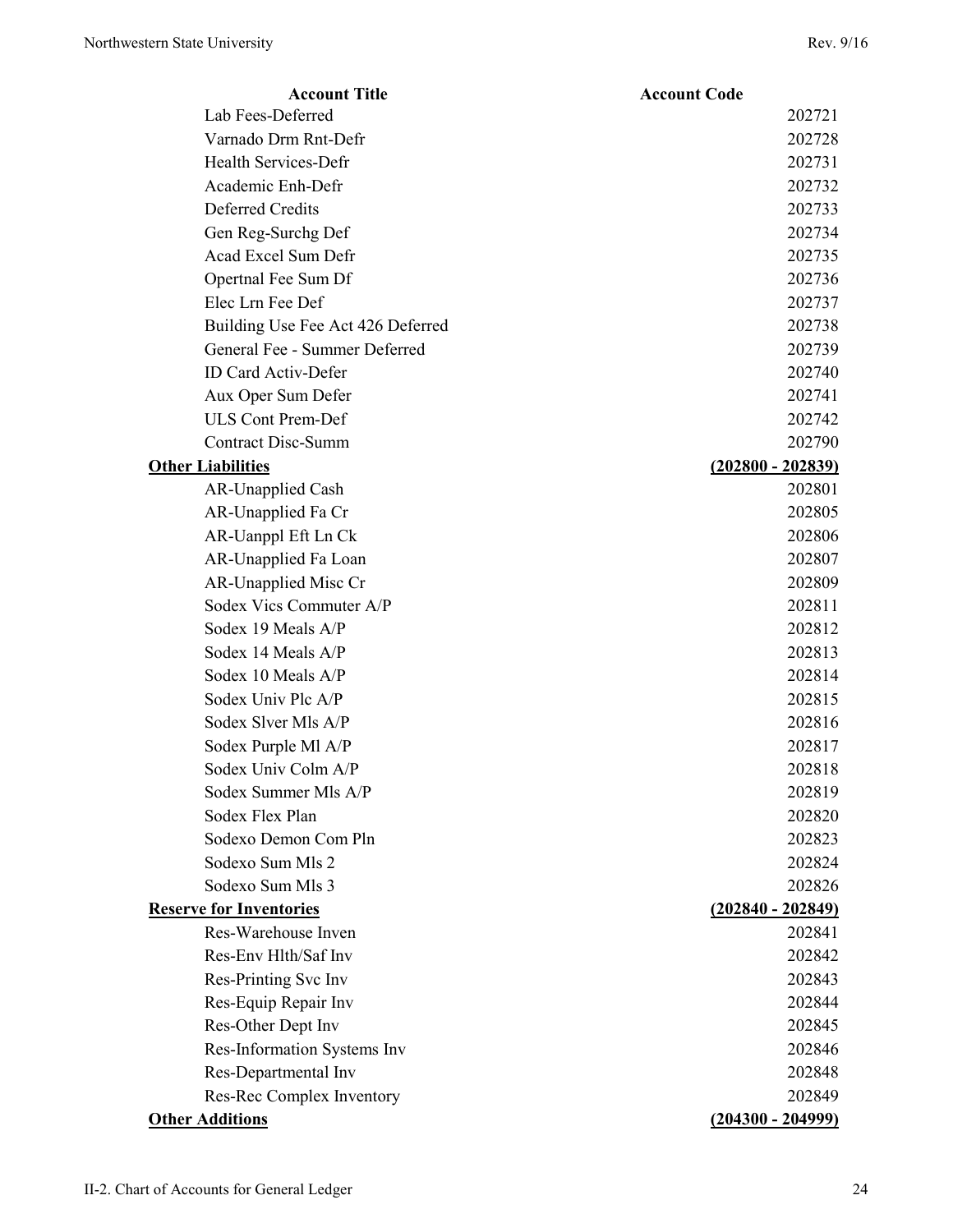| <b>Account Title</b>         | <b>Account Code</b> |
|------------------------------|---------------------|
| <b>State Match Endowment</b> | 204341              |
| Private Gift Endowment       | 204381              |
| <b>Interest Earned-Invs</b>  | 204623              |
| Interest-Pl100-607           | 204660              |
| Interest-Pm #15              | 204661              |
| Interest Univ W/O            | 204662              |
| <b>Interest Earned-Loan</b>  | 204671              |
| Oth Inc-Late Charges         | 204672              |
| Oth Inc-Other Source         | 204673              |
| Reim O Amt Can-Loans         | 204674              |
| Inst Repayment to Fund       | 204675              |
| <b>Investment Gain/Loss</b>  | 204676              |
| Fed Cap Contr Author         | 204678              |
| Inst Capital Contr           | 204679              |
| Interest-Nsl/Rnsl-10         | 204681              |
| Interest-Nsl/Rnsl-15         | 204682              |
| Interest-Nsl/Rnsl-20         | 204683              |
| Interest-Death Can           | 204684              |
| Interest-Disab Can           | 204685              |
| Interest-Bnkrp Can           | 204687              |
| Interest-Service Cn          | 204692              |
| Interest-Assgn               | 204693              |
| Interest-Assgn Disb          | 204694              |
| Interest-Other Canc          | 204695              |
| <b>Interfund Transfer</b>    | 204698              |
| NT/F-Schshp & Awards         | 204926              |
| <b>Loan Fund Deductions</b>  | $(205000 - 205999)$ |
| Ln & Int Can Ne/Mt           | 205660              |
| Ln & Int Can Law E/C         | 205661              |
| Ln & Int Can Fam Ser         | 205662              |
| Ln & Int Can-Ie Ser          | 205663              |
| Ln & Int Can TS - Shor       | 205664              |
| Ln & Int Can Firefighter     | 205665              |
| Ln & Int Can-Ts-Prio         | 205671              |
| Ln & Int Can-Ms-Prio         | 205672              |
| Ln & Int Can-Ts-Afte         | 205673              |
| Ln & Int Can-Ms-Afte         | 205674              |
| Ln & Int Can-Death           | 205675              |
| Ln∬ Can-Disabilty            | 205676              |
| Ln∬ Can-Employmnt            | 205677              |
| Ln&Int-Asg Doe               | 205678              |
| Ln&Int-Asg Disb Doe          | 205679              |
| Adm Exp Pd Instu             | 205682              |
| Oth Collection Exp           | 205683              |